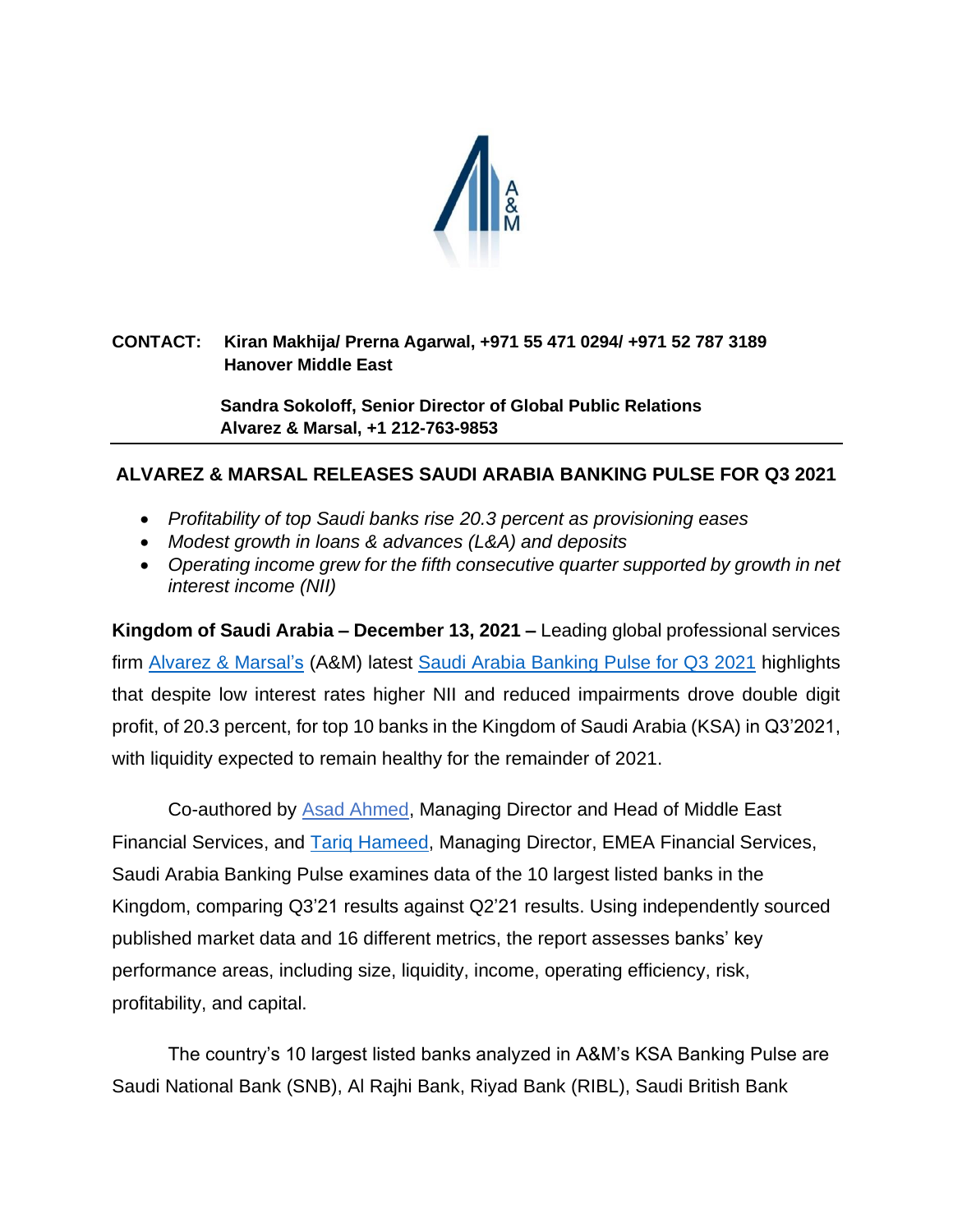(SABB), Banque Saudi Fransi (BSF), Arab National Bank (ANB), Alinma Bank, Bank Albilad (BALB), Saudi Investment Bank (SIB) and Bank Aljazira (BJAZ).

#### **The prevailing trends identified for Q3 2021 are as follows:**

1. Aggregate L&A increased by 2.8 percent quarter over quarter (QoQ) in Q3'21 on the back of sustained momentum in retail mortgages. The revival of economic activity was supported by growth in lending to the manufacturing and commerce sectors at +6.3 percent QoQ and +4.9 percent QoQ respectively. Aggregate deposits for the top 10 banks grew at a much slower pace of 1.2 percent QoQ. Consequently, loan-todeposit ratio (LDR) increased from 90.0 percent in Q2'21 to 91.5 percent in Q3'21, an increase of 41bps.

2. Operating income grew by 2.9 percent QoQ, compared to 8.4 percent QoQ in Q2'21, supported by growth in NII which increased by 3.5 percent QoQ. Fees and commission income increased marginally by 0.4 percent QoQ in Q3'21. A majority of the banks recorded increments in their income from investment and trading activity.

3. Net interest margin (NIM) declined to multi-period lows in Q3'21. NIM deteriorated by 11 bps QoQ to reach 3.01 percent after the sector-wide margin bounced back from its multi-period lows last quarter. The yield on credit decreased by 22 bps QoQ, while the cost of funds remained flat QoQ at 0.4 percent, with major banks reporting NIM contraction.

4. Despite the cost-to-income (C/I) ratio deterioration of five of the top 10 banks, C/I remained largely stable across the industry, at 35.2 percent. Aggregate operating expenses recorded a low single-digit rise of 3.0 percent QoQ.

5. Cost of risk (CoR) improved substantially for the top seven banks on the back of a decrease in total provisioning. The CoR decreased by 50 bps to 0.54 percent after it increased substantially in the previous quarter following the widely reported SNB merger. Provisioning decreased due to a spurt in impairments in the last quarter as the result of SAR 2.4bn of impairment booked by SNB in Q2'21.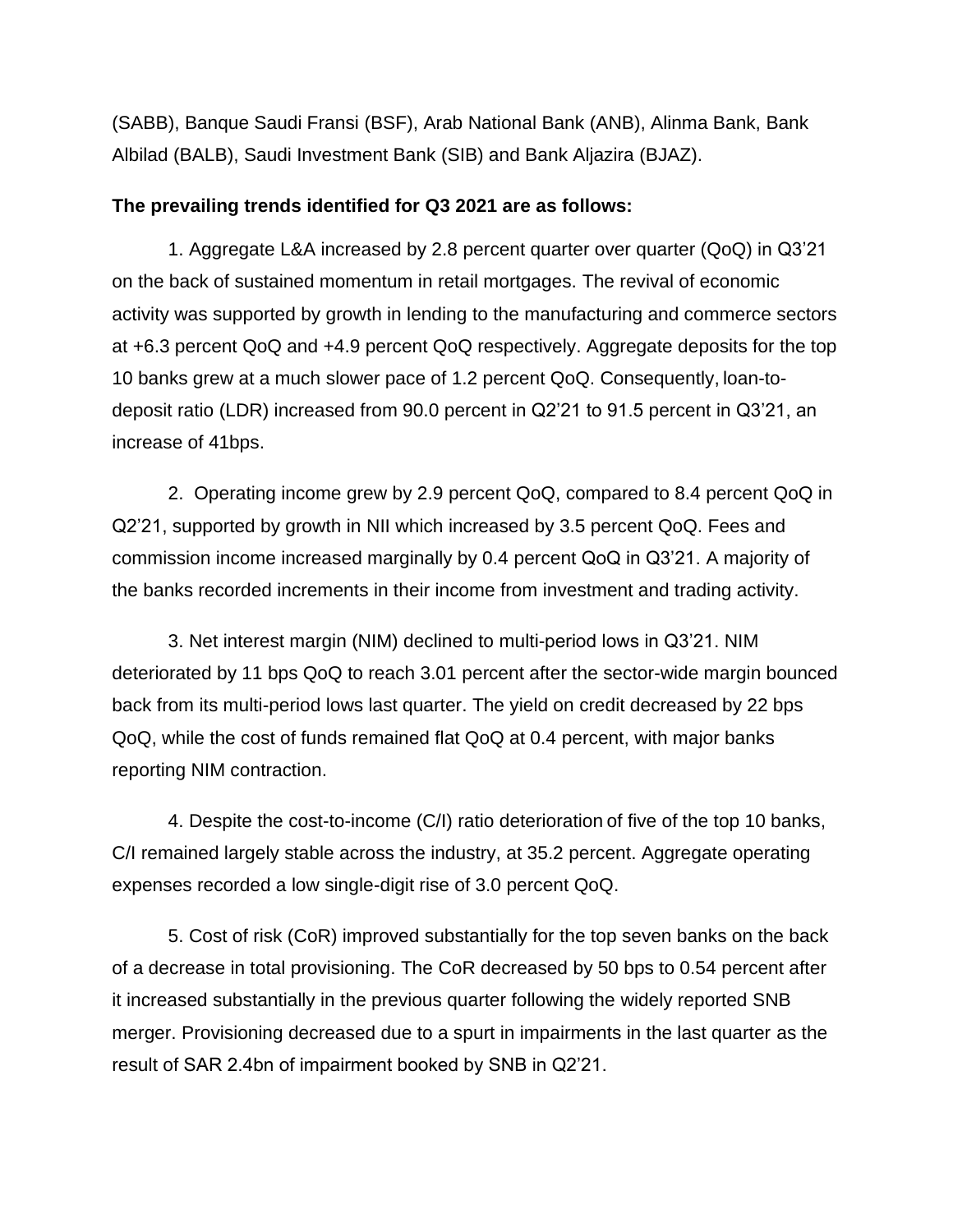6. Coverage ratio and non-performing loans (NPL) / net loan ratio improved for most of the banks. The return ratios noted a decrease in line with lower profitability levels. The aggregate net income decreased by 20.3 percent QoQ, supported by lower aggregate provisioning and higher NII. As a result, return on equity (RoE) rose to 12.0 percent in Q3'21 up from 11.1 percent in Q2'21.

### **OVERVIEW**

The table below sets out the key metrics:

| <b>CATEGORY</b>                                   | <b>METRIC</b>                             | Q2 2021 | Q3 2021 |
|---------------------------------------------------|-------------------------------------------|---------|---------|
| <b>Size</b>                                       | <b>Loans and Advances Growth</b><br>(QoQ) | 13.1%   | 2.8%    |
|                                                   | Deposits Growth (QoQ)                     | 12.6%   | 1.2%    |
| <b>Liquidity</b>                                  | Loan-to-Deposit Ratio (LDR)               | 90.0%   | 91.5%   |
| Income &<br><b>Operating</b><br><b>Efficiency</b> | Operating Income Growth (QoQ)             | 8.4%    | 2.9%    |
|                                                   | Operating Income / Assets                 | 3.9%    | 3.7%    |
|                                                   | Non-Interest Income / Operating<br>Income | 23.1%   | 22.6%   |
|                                                   | Yield on Credit (YoC)                     | 5.2%    | 5.0%    |
|                                                   | Cost of Funds (CoF)                       | 0.4%    | 0.4%    |
|                                                   | Net Interest Margin (NIM)                 | 3.1%    | 3.0%    |
|                                                   | Cost-to-Income Ratio (C/I)                | 35.1%   | 35.2%   |
| <b>Risk</b>                                       | <b>Coverage Ratio</b>                     | 155.6%  | 157.7%  |
|                                                   | Cost of Risk (CoR)                        | 1.0%    | 0.5%    |
| <b>Profitability</b>                              | Return on Equity (RoE)                    | 11.1%   | 12.0%   |
|                                                   | Return on Assets (RoA)                    | 1.6%    | 1.8%    |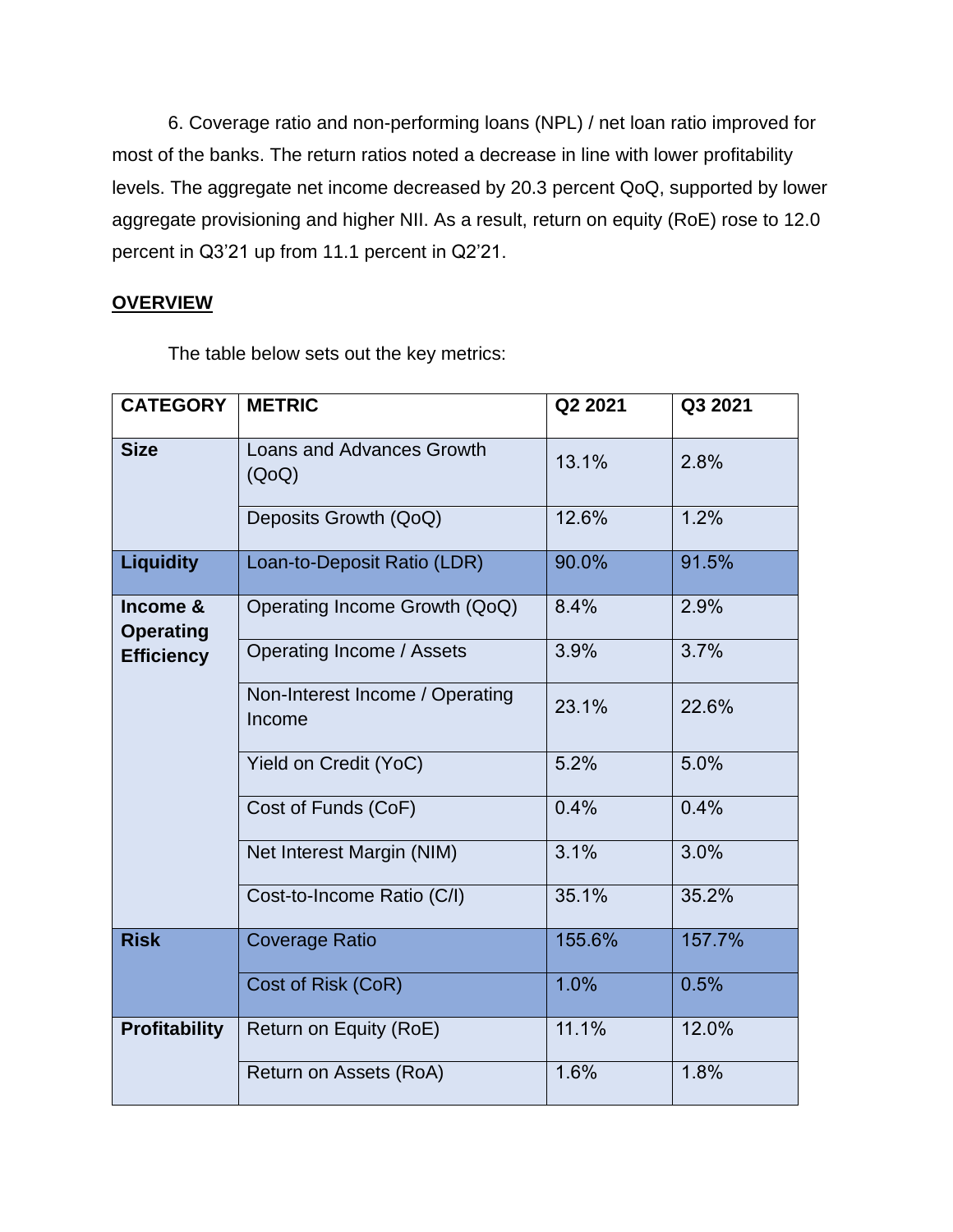|                | <b>Return on Risk-Weighted Assets</b><br>(RoRWA) | 2.1%  | 2.4%  |
|----------------|--------------------------------------------------|-------|-------|
| <b>Capital</b> | Capital Adequacy Ratio (CAR)                     | 19.8% | 19.8% |

*Source: Financial statements, investor presentations, A&M analysis*

**Mr. Ahmed commented**: "Saudi banks have continued to grow their business and profit alongside asset quality control, despite that QoQ the growth for most metrics in Q3'21 was lower than Q2'21.

Moving forward we anticipate that digitalization trends and fintech opportunities will likely stimulate M&A activity in the sector. New digital banks are well-capitalized and will introduce positive competition among Saudi banks to provide customer-centric focused services and products and to optimize operating costs. Concurrently, the arrival of "Open Banking," expected to be a part of the Saudi banking landscape in 2022, will allow customers to access financial services independent of their primary bank."

# **About Alvarez & Marsal**

Companies, investors and government entities around the world turn to Alvarez & Marsal (A&M) for leadership, action and results. Privately held since its founding in 1983, A&M is a leading global professional services firm that provides advisory, business performance improvement and turnaround management services. When conventional approaches are not enough to create transformation and drive change, clients seek our deep expertise and ability to deliver practical solutions to their unique problems.

With over 5,500 people across four continents, we deliver tangible results for corporates, boards, private equity firms, law firms and government agencies facing complex challenges. Our senior leaders, and their teams, leverage A&M's restructuring heritage to help companies act decisively, catapult growth and accelerate results. We are experienced operators, world-class consultants, former regulators and industry